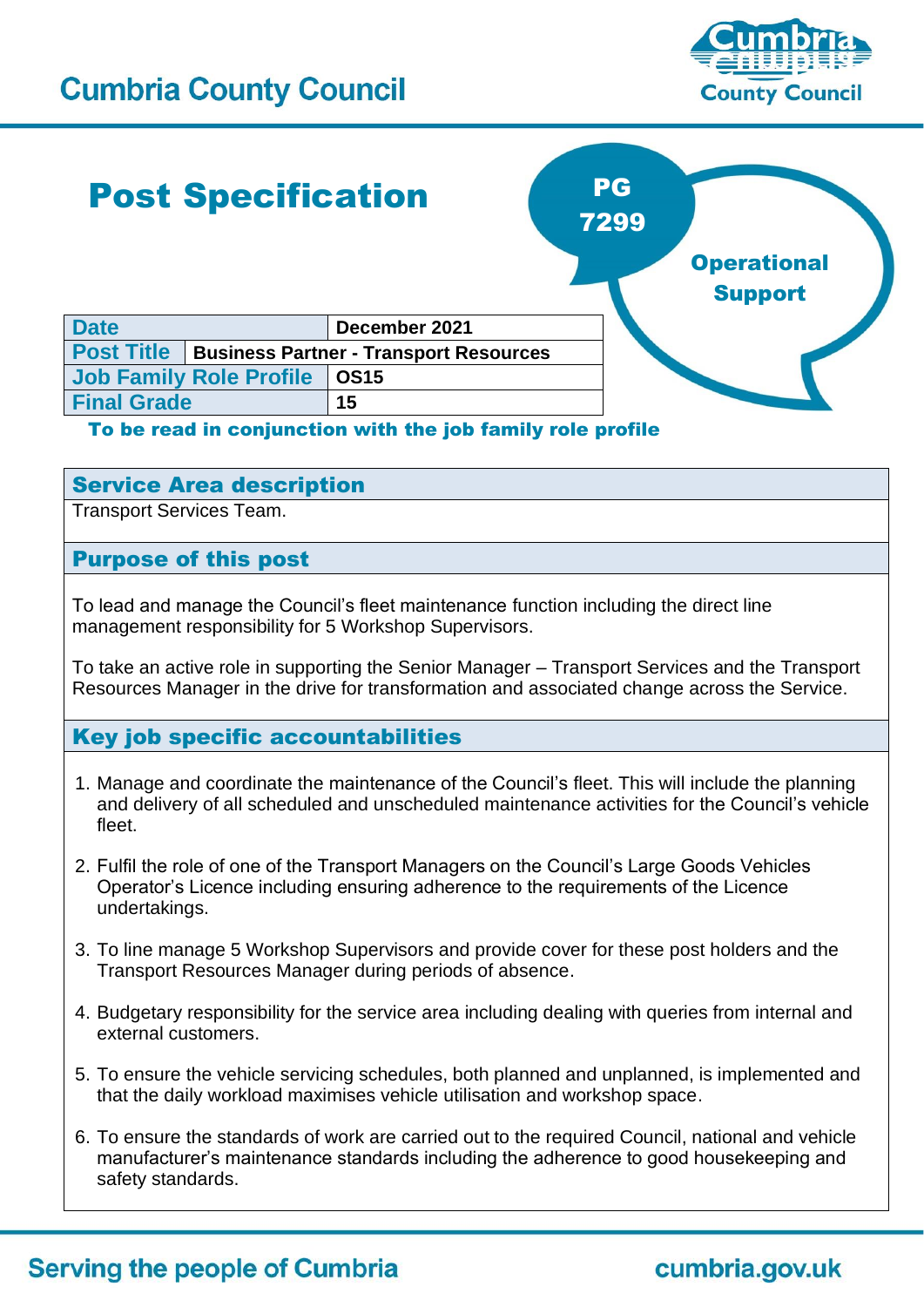- 7. Undertake audit and compliance checks to ensure the accurate administration and maintenance of records in accordance with fleet, finance, stock control, health & safety, risk policies and vehicle safety legislation & guidance. Ensure that information retained in the fleet maintenance systems is accurate and processed in accordance with service policies and procedures.
- 8. Have a continuous regard to opportunities for business and efficiency improvements and to pro-actively contribute to their development. To include reviewing and challenging existing working practices, service standards and policies & procedures in conjunction with the relevant stakeholders. Make recommendations to the Senior Manager – Transport Services to enhance the overall experience for internal and external customers and achieve efficiency savings. Lead on the successful implementation of any changes, which may be challenged or opposed.
- 9. To manage the out of hours rota including engagement with customers to improve the services delivered.

10.To produce then review and revise a series of service policies and procedures at the request of the Senior Manager – Transport Services. This will include the provision of specialist advice to the Directorate Management Team, Elected Members, colleagues and other stakeholders regarding operational service delivery, maximising efficiencies and environmental credentials.

11.At the direction of the Senior Manager – Transport Services to lead and manage a series of projects relating to Local Government Reform in Cumbria.

| Please note annual targets will be discussed during the appraisal process       |                                                                                                                                                                                                                                                                                                        |  |
|---------------------------------------------------------------------------------|--------------------------------------------------------------------------------------------------------------------------------------------------------------------------------------------------------------------------------------------------------------------------------------------------------|--|
| Key facts and figures of the post                                               |                                                                                                                                                                                                                                                                                                        |  |
| <b>Budget</b><br><b>Responsibilities</b>                                        | Management of the budgets for the areas of responsibility including the<br>$\bullet$<br>provision of reports and returns for internal and external governance<br>requirements.<br>Ensure robust financial processing is in place for dissemination of projects<br>$\bullet$<br>and programmes funding. |  |
| <b>Staff Management</b><br><b>Responsibilities</b>                              | Direct line management of 5 staff with overall responsibility for a team of<br>up to 30.                                                                                                                                                                                                               |  |
| <b>Other</b>                                                                    | 5 fleet maintenance workshops.<br>$\bullet$<br>Maintenance of approximately 850 mixed fleet vehicles.<br>To take reasonable care for your own health and safety.                                                                                                                                       |  |
| <b>Essential Criteria - Qualifications, knowledge, experience and expertise</b> |                                                                                                                                                                                                                                                                                                        |  |
| <b>Qualifications</b>                                                           |                                                                                                                                                                                                                                                                                                        |  |

- Transport Manager Certificate of Professional Competence.
- Diploma or certificate in vehicle workshop management or minimum of 4 years proven relevant supervisory/workshop management experience.
- City and Guilds Mechanics and Technicians Certificate in Motor vehicle Technology or NVQ Level 3 or equivalent.
- Large Goods Vehicle Category C licence. Licence must have been held for a minimum of 3 years and Driver CPC Card.
- Evidence of continuing professional development.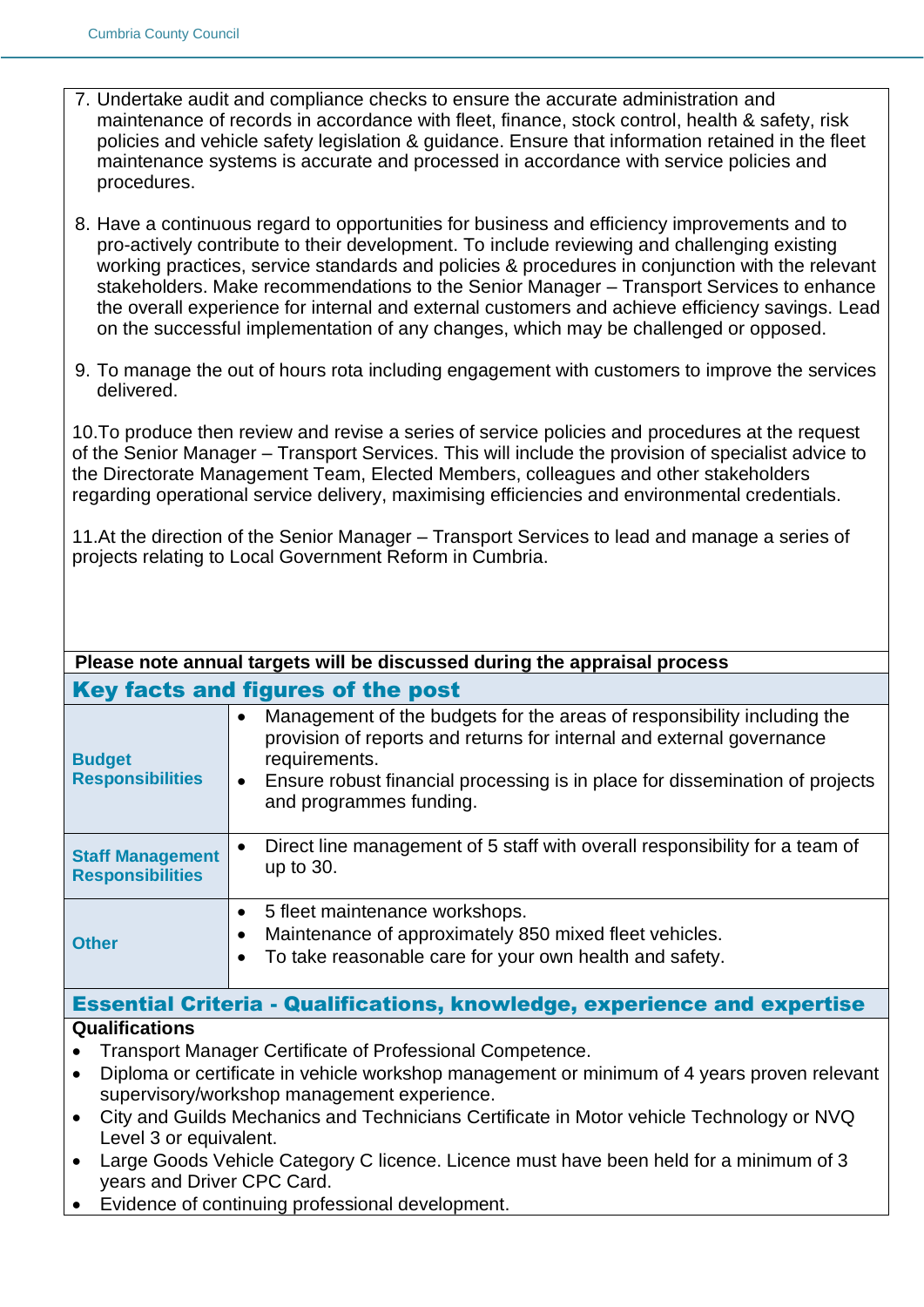## **Knowledge**

- Operator's Licence legal requirements.
- Vehicle inspection systems including preparation for MOT.
- Vehicle technology including electric and hybrid vehicles.
- Vehicle design, structure and components.
- Vehicle maintenance and safety inspection programmes.
- Public sector vehicle types.
- UK and EU Transport, Construction and Use Regulations, Driver and Vehicle Standards Agency legislation, Office of the Traffic Commissioner legislation and the relevant Codes of Practice relevant to road transport management.
- Breadth and depth of knowledge of public, private and third sector organisations.
- Health, safety and risk legislation relating to vehicles, equipment and workshops.
- Local authority governance legislation and protocols including decision making, people management and financial controls.
- Technical and legal knowledge of fleet maintenance.
- Performance management.
- Contract and partnership management.
- Project, programme and risk management.
- Shared services with other service providers.

## **Experience**

- Extensive experience of manging a fleet maintenance service in a local authority context including staff management.
- Financial management experience and working with financial management systems.
- Managing vehicle maintenance activities on multiple sites.
- Working with partners and external agencies.
- Experience of working within a political framework.

#### **Skills**

- Political awareness and sensitivity and the ability to communicate and influence effectively with elected members, partners, senior management and staff.
- Able to develop and maintain effective working relationships at all internal levels and externally with partners and stakeholders.
- Ability to lead and motivate teams in a variety of situations.
- Ability to work as a team player.
- Ability to work under pressure and achieve deadlines.
- Ability to travel throughout Cumbria and occasionally beyond including outside standard office hours.
- Ability to work on own initiative and to work as part of a team.
- Ability to work under pressure and to effectively manage competing priorities and deadlines.
- Ability to analyse and interpret information, undertake research and make recommendations.
- Ability to set and manage a budget.
- Ability to use IT including spreadsheets to present and analyse information.
- Customer focussed approach and commitment to excellent customer service.
- Commitment to equal opportunities.

## Disclosure and Barring Service – DBS Checks

• This post requires requires a DBS check.

Job working circumstances